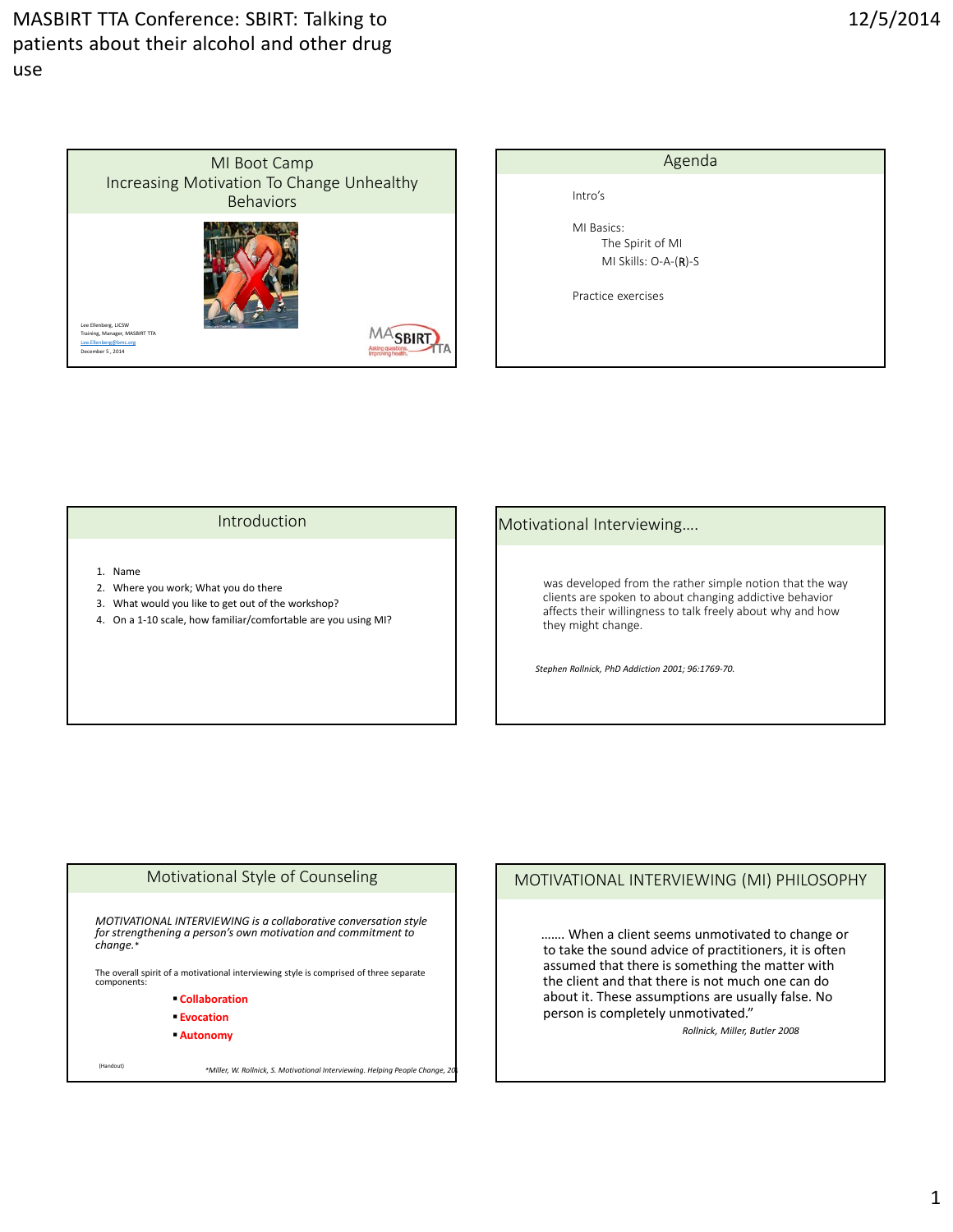#### MI PERSPECTIVES ON MOTIVATION TO CHANGE

- Ambivalence about change is normal and part of the change process. A primary goal of MI is resolution of ambivalence.
- Readiness to change is fluid and non‐linear.
- The patient is ultimately is responsible for his/her change and is the decision maker.
- Interactions can influence people' readiness to change.

# Three (3) MI Principles 1. Resistance is <sup>a</sup> normal response to change. When people feel pushed, they push BACK! 2. Evoking patient's own change talk will enhance behavior change. 3. Giving feedback and/or information is best served with the MI sandwich. **Communication**

#### 4 TIPS TO HELP DECREASE A STUDENT'S RESISTANCE TO CHANGE

- 1. Don't try to convince them they have a problem.
- 2. Don't argue about the benefits of change.
- 3. Don't tell them *how* they should change.
- 4. Don't warn them of the consequences of not changing.

### Pop Quiz: *True or False ?*

- 1. There is no way to help someone who doesn't want to change.
- 2. Within MI, practitioners avoid arguing with patients.
- 3. Evocation means that you are drawing out motivation and resources from within the client.
- 4. OARS are basic skills many helpers already use.
- 5. Closed questions are bad.
- 6. Reflective listening is a critical skill in MI.
- 7. There are six forms of change talk.
- 8. Good reflective listening involves only what the client says.
- 9. Follow‐up probes and reflective listening are critical elements when doing the scaling questions.
- 10. When doing summaries, it's important to pay attention to ambivalence by placing "but" in the middle of a double sided statement.

#### Activity: Experiment #1

- Take some time to think about a change that you have been considering.
- How long have you been thinking about it?
- Make a decision about whether you will actually make this change.
- When you leave here in an hour, commit to making the change
- How are you feeling now?



#### Activity: Reflection

- Take some time to think about a difficult change that you had to make in your life.
- How much time did it take you to move from considering that change to actually taking action.

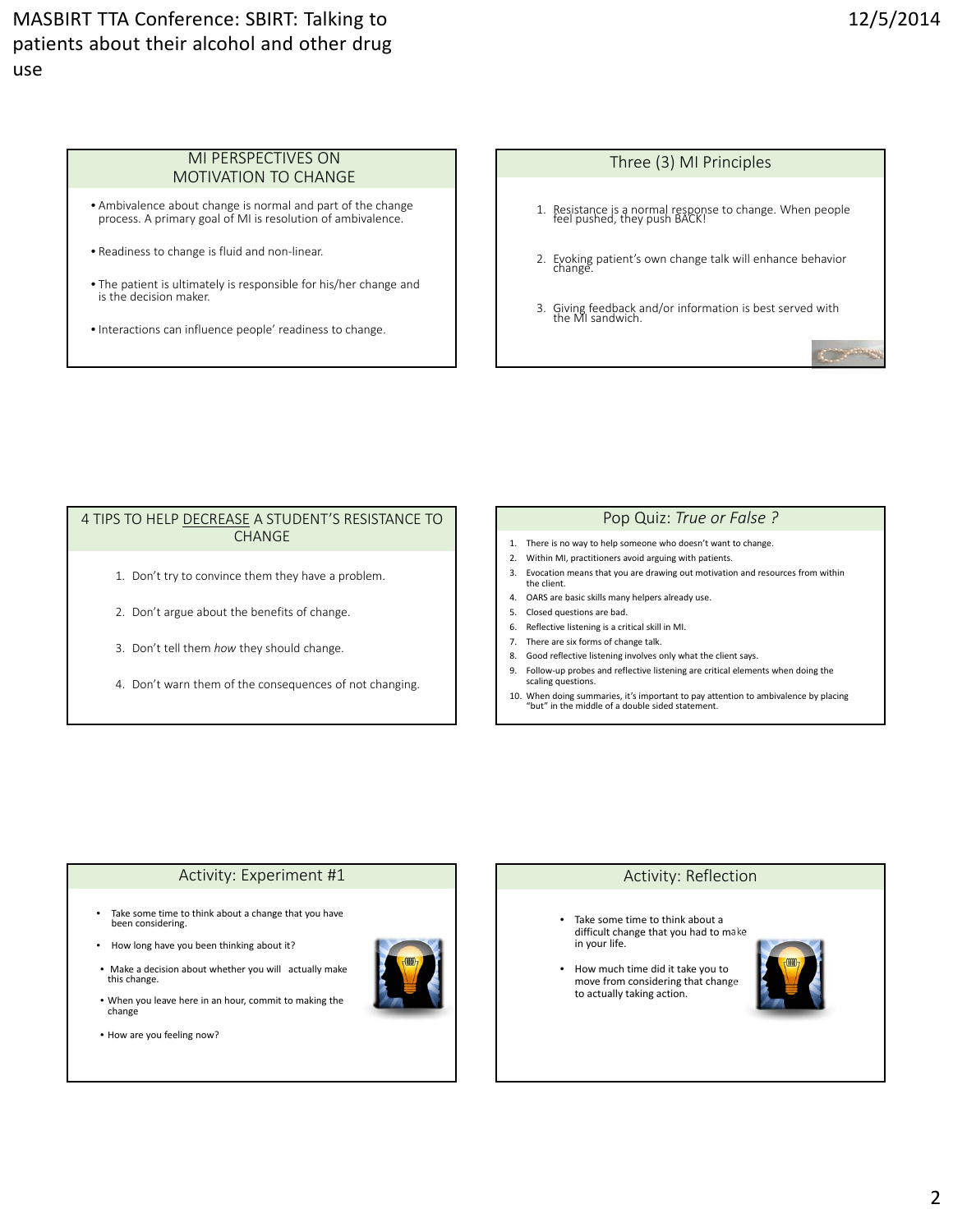







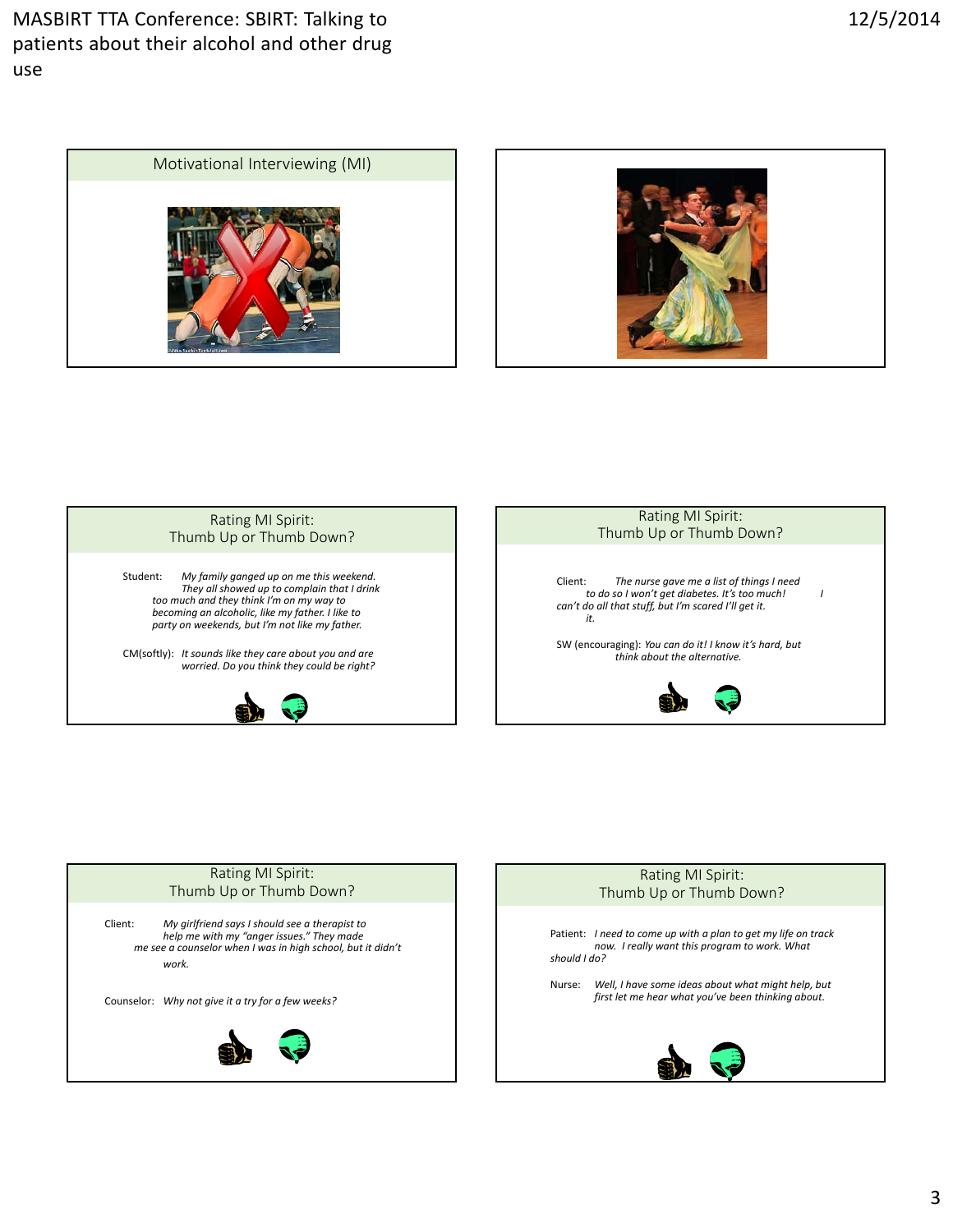|                                                                                                  | Rating MI Spirit:<br>Thumb Up or Thumb Down?                                                                                                                     |
|--------------------------------------------------------------------------------------------------|------------------------------------------------------------------------------------------------------------------------------------------------------------------|
| Patient:                                                                                         | They doctor told me I need to get that test done, soon. But I<br>don't trust them, so I haven't scheduled it yet.                                                |
| CM:                                                                                              | It's important that you go through with this. I am concerned<br>about you. Let's call right now and see if you can get an<br>appointment and get this over with. |
|                                                                                                  |                                                                                                                                                                  |
| From Building Motivational Interviewing Skills: A Practitioner Workbook by David Rosengren, 2009 |                                                                                                                                                                  |

| The Skills: "OARS"         |  |
|----------------------------|--|
|                            |  |
| $O =$ open-ended questions |  |
| $A =$ affirm               |  |
| $R =$ reflection           |  |
| $S =$ summarize            |  |
|                            |  |
|                            |  |
|                            |  |



*How does drinking fit into your life?*





Were you able to stick with your diet this week? *How are you doing with the diet?*

- Statements and gestures that recognize strengths and acknowledge behaviors that lead in the direction of positive change
	- I am really impressed with the way you….
	- That's great how you've reached your goal of cutting back on your drug use.
	- Using protection shows that you have real respect for yourself and your partners.
- Be genuine and specific
	- Only say it when you really mean it (Exercise)



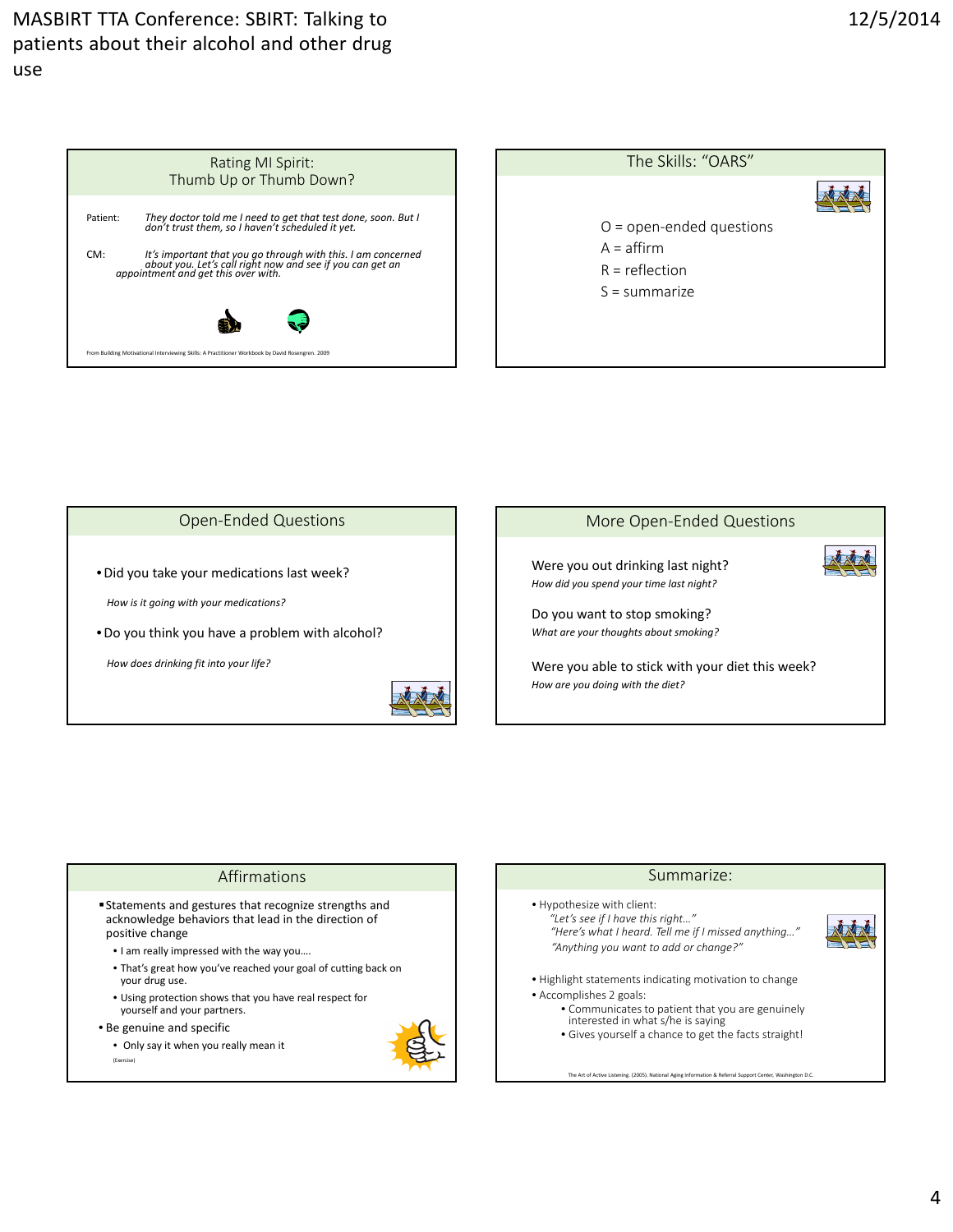

#### Reflective Listening Exercise

- Divide into pairs. One person starts as the Speaker; the other as the Listener/reflector. Switch roles after completing the exercise.
- **Speaker**: Choose a statement about yourself‐
	- o *I don't like conflict* ….or
	- o *I have a sense of humor*  ….or o *I let things bother me more than they should* ….or
	-
	- o *I am loyal …or* o *One thing I like about myself is that I…*
- **Listener** offers a reflection of what the speaker might mean
- **Speaker** tells the Listener whether the reflection is accurate after *each* reflection
- After the **Listener/Reflector** has offered 4‐5 reflections, switch roles. New Speaker chooses a different statement.

#### Simple Reflections / Complex Reflections

"I have been to treatment six times. Nothing is going to work for me. I just can't stop drinking."

• **Simple Reflection**:

• "You've been to treatment before and it hasn't worked."

#### • **Complex Reflection**:

• "You've tried to quit drinking in the past and it hasn't worked. You're wondering if it's going to be different this time."

v: E.L.Ra



#### Reflective Listening Demos

Video Rollnick and Miller

http://www.youtube.com/watch?v=\_oneII5tbNQ: MI with DUI Client<br>0-2:00 presenting problem, 4:30-6:30 – whether to go to counseling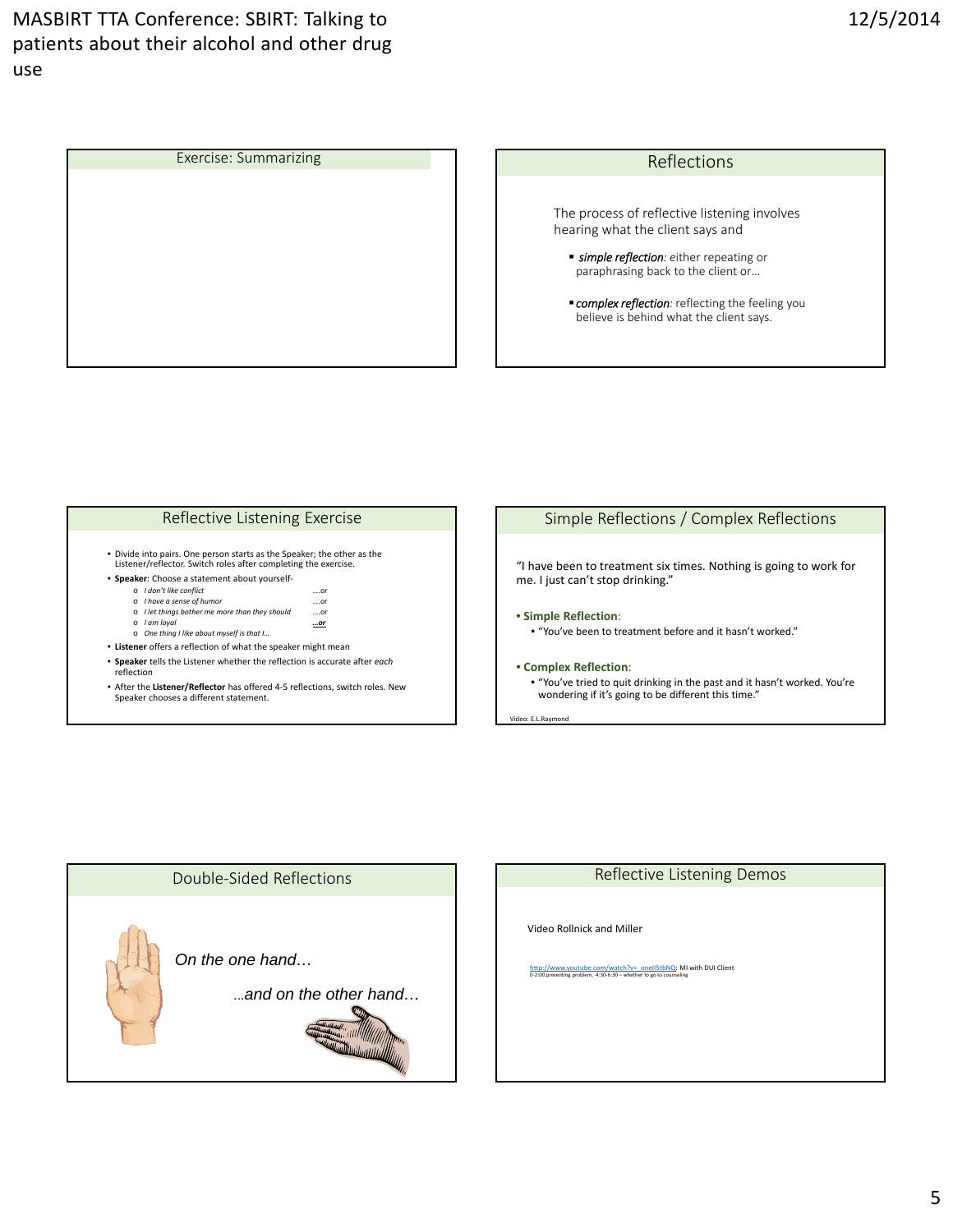"I know I should not be drinking, but I don't want anyone to think I can't control my drinking. When I think about stopping, I get nervous that I won't be able to do it."

**31**

Use Reflective Listening & Find the Potential for Change

#### Practice: Deepening Reflections

*"I've been depressed lately. I keep trying things other than drinking to help myself feel better, but nothing except having a few drinks seems to work."*

Reflection: Simple; Complex

*In spite of the lack of success, you keep looking for ways to feel better besides drinking.*

*You recognize that drinking is not a good strategy to feel better. You're really wanting to find something more effective.*

#### Practice: Reflection

*"There's nothing wrong with smoking a little weed now and then. It's a natural product. Everyone I know smokes."*

*You don't to be smoking weed all of the time.*

*You wouldn't want to be seen as the only one who doesn't smoke weed.*

#### Practice: Simple Reflection

*"I think everyone is blowing this out of proportion SO I drank a little too much the other night."*

*You had a little too much. (simple)*

*So what you thought would be fun has become something else‐ all because of a little alcohol. (complex)*

|                 | TTCparatory Change Tain. D-A-R-19                                                                     |
|-----------------|-------------------------------------------------------------------------------------------------------|
| • DESIRE:       | I'd really like to I want to I wish<br>How come? What are your thoughts about not drinking?           |
| • ABILITY:      | I know I can stop.<br>That's great that you feel confident!<br>How would you stop, if you decided to? |
| <b>REASONS:</b> | If I do stop, my parents will get off my back.<br>What are the 3 best reasons for you to cut back?    |
| $\bullet$ NFFD: | If I don't stop, I won't be a good mother.<br>How important is that for you?                          |
|                 |                                                                                                       |

Preparatory Change Talk: D A P N

#### Change Talk: D‐A‐R‐N C‐A‐T

**C**ommitment (intention, decision, readiness)

**A**ctivation (ready, prepared, willing)

**T**aking Steps (action)